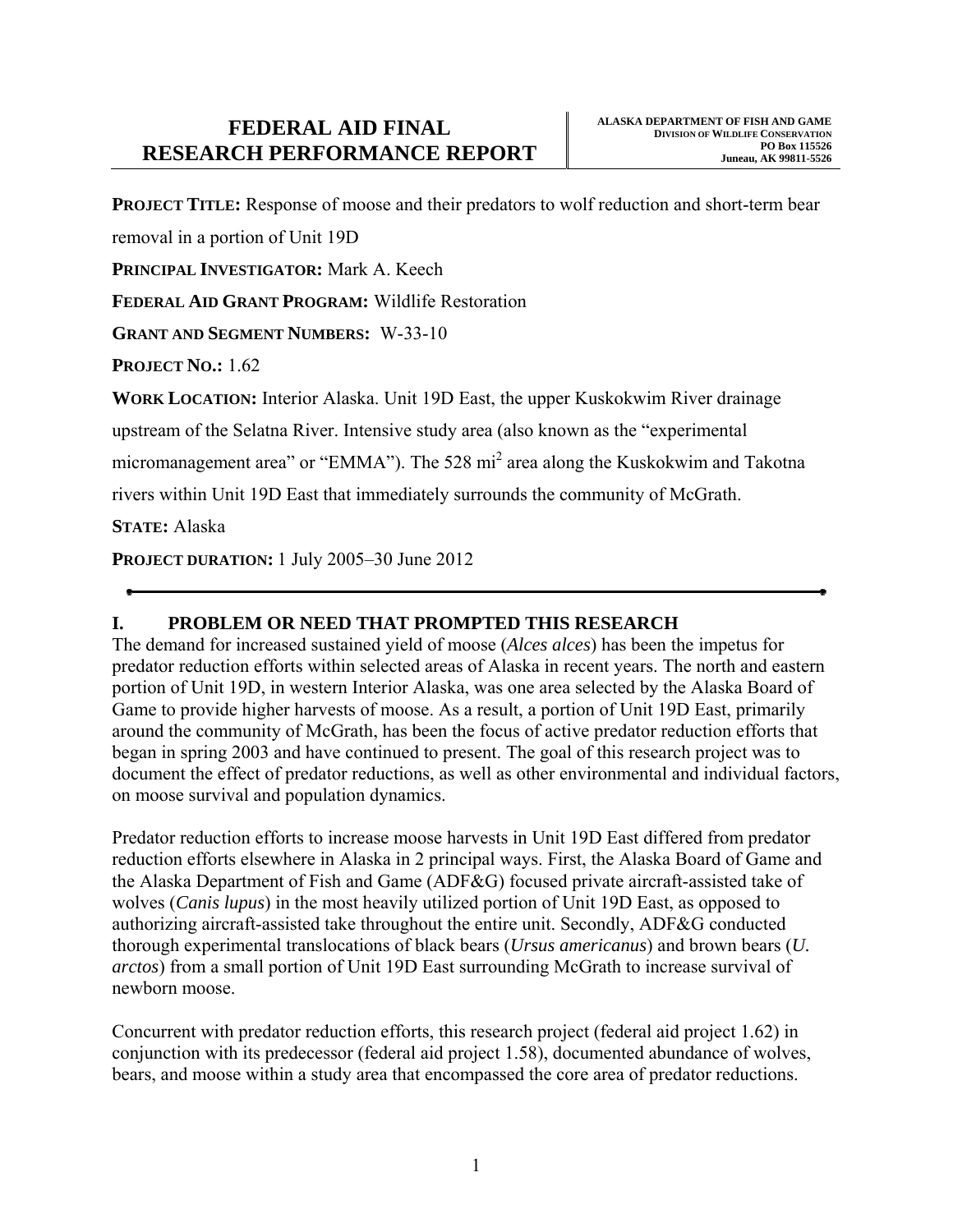These studies also estimated changes in survival and causes of mortality for all age classes of moose within the study area.

## **II. REVIEW OF PRIOR RESEARCH AND STUDIES IN PROGRESS ON THE PROBLEM OR NEED**

Effective management of moose populations in many northern systems requires that managers understand the effects of predation by wolves, brown bears, and black bears. These 3 predators have been important sources of mortality for moose at both low (Boertje et al. 1988, Larsen et al. 1989, Bowyer et al. 1998, Bertram and Vivion 2002) and relatively high moose densities (Franzmann and Schwartz 1980, Ballard et al. 1981, Gasaway et al. 1983). Moose survival and density have been increased by reductions in predator numbers (Gasaway et al. 1983, Stewart et al. 1985, Ballard and Miller 1990, Boertje et al. 1996, Hayes et al. 2003). However, relevant detailed individual and environmental covariate data have been lacking in manipulative moose predation studies to date.

Identifying the effects of predator treatments requires evaluating the contribution of variables other than predator treatments that can influence survival (White et al. 2010). Condition of individual moose affects their susceptibility to predation (Testa and Adams 1998, Keech et al. 2000, Swenson et al. 2007), and factors such as density, age, and weather can influence moose survival independent of predator treatments (Van Ballenberghe and Ballard 1997; Boertje et al. 2007, 2009). By assessing survival in this broader ecological context, we could potentially increase our understanding of additive versus compensatory mortality and proximate versus ultimate factors affecting predator-ungulate dynamics (Linnell et al. 1995, Ballard and Van Ballenberghe 1998, Zager and Beecham 2006).

Literature Cited

BALLARD, W. B., T. H. SPRAKER, AND K. P. TAYLOR. 1981. Causes of neonatal moose calf mortality in southcentral Alaska. Journal of Wildlife Management 45:335–342.

BALLARD, W. B., AND S. D. MILLER. 1990. Effects of reducing brown bear density on moose calf survival in southcentral Alaska. Alces 26:9–13.

BALLARD, W. B., AND V. VAN BALLENBERGHE. 1998. Moose–predator relationships: research and management needs. Alces 34:91–105.

BERTRAM, M. R., AND M. T. VIVION. 2002. Moose mortality in eastern interior Alaska. Journal of Wildlife Management 66:747–756.

BOERTJE, R. D., W. C. GASAWAY, D. V. GRANGAARD, AND D. G. KELLEYHOUSE. 1988. Predation on moose and caribou by radio-collared grizzly bears in east central Alaska. Canadian Journal of Zoology 66:2492–2499.

BOERTJE, R. D., P. VALKENBURG, AND M. E. MCNAY. 1996. Increases in moose, caribou, and wolves following wolf control in Alaska. Journal of Wildlife Management 60:474–489.

BOERTJE, R. D., K. A. KELLIE, C. T. SEATON, M. A. KEECH, D. D. YOUNG, B. W. DALE, L. G. ADAMS, AND A. R. ADERMAN. 2007. Ranking Alaska moose nutrition: signals to begin liberal antlerless harvest. Journal of Wildlife Management 71:1494–1506.

BOERTJE, R. D., M. A. KEECH, D. D. YOUNG, K. A. KELLIE, AND C. T. SEATON. 2009. Managing for elevated yield of moose in Interior Alaska. Journal of Wildlife Management 73:314–327.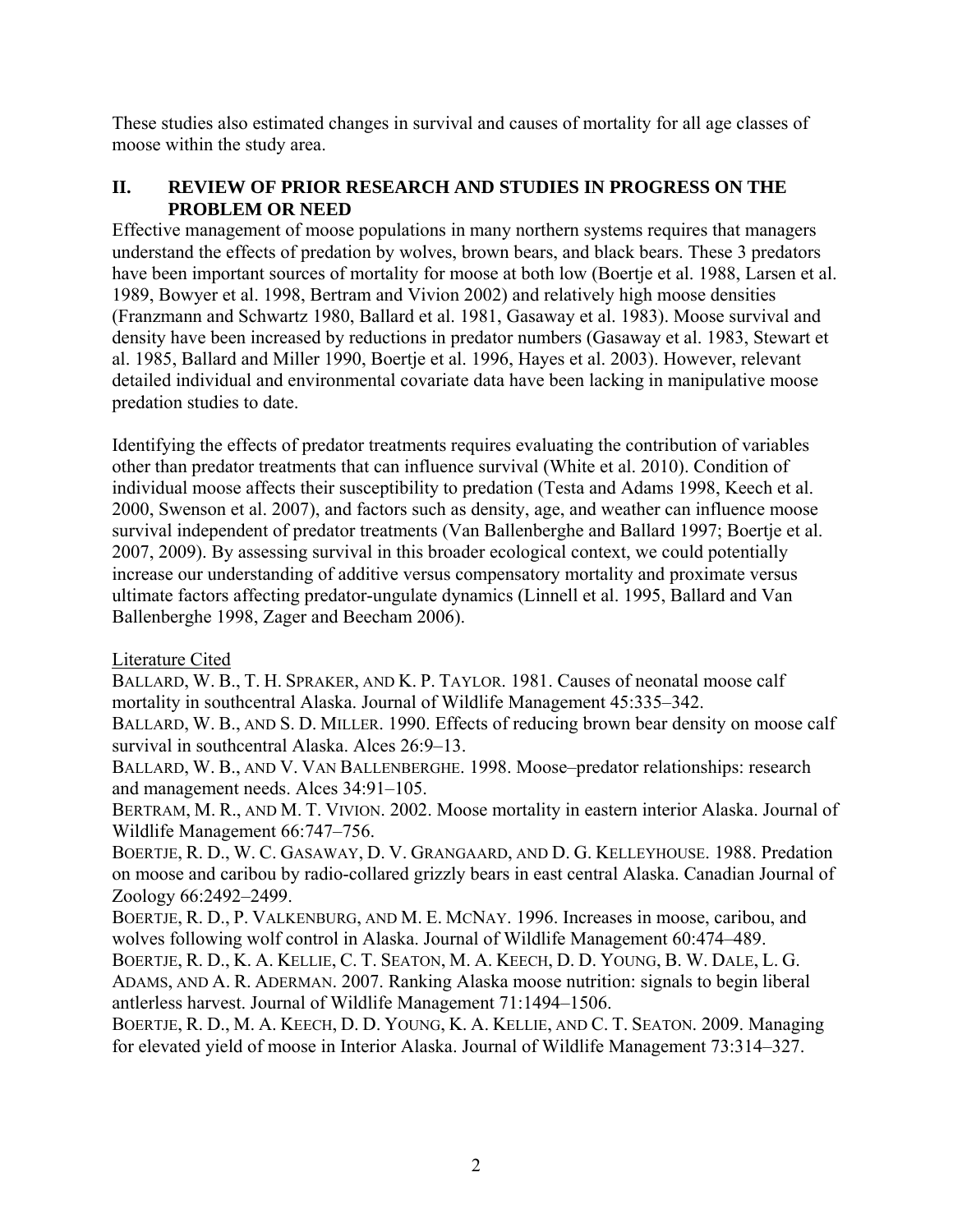BOWYER, R. T., V. VAN BALLENBERGHE, AND J. G. KIE. 1998. Timing and synchrony of parturition of Alaskan moose: long term versus proximal effects of climate. Journal of Mammalogy 79:1332–1344.

FRANZMANN, A. W., AND C. C. SCHWARTZ. 1980. Moose calf mortality in summer on the Kenai Peninsula, Alaska. Journal of Wildlife Management 44:764–768.

GASAWAY, W. C., R. O. STEPHENSON, J. L. DAVIS, P. E. K. SHEPERD, AND O. E. BURRIS. 1983. Interrelationships of wolves, prey, and man in interior Alaska. Wildlife Monographs 84.

HAYES, R. D., R. FARNELL, R. M. P. WARD, J. CARY, M. DEHN, G. W. KUZYK, A. M. BAER, C. L. GARDNER, AND M. O'DONOGHUE. 2003. Experimental reduction of wolves in the Yukon: ungulate responses and management implication. Wildlife Monographs 152.

KEECH, M. A., R. T. BOWYER, J. M. VER HOEF, R. D. BOERTJE, B. W. DALE, AND T. R STEPHENSON. 2000. Life-history consequences of maternal condition in Alaskan moose. Journal of Wildlife Management 64:450–462.

LARSEN, D. G., D. A. GAUTHIER, AND R. L. MARKEL. 1989. Causes and rate of moose mortality in the southwest Yukon. Journal of Wildlife Management 53:548–557.

LINNELL, J. D. C., R. AANES, AND R. ANDERSEN. 1995. Who killed Bambi? The role of predation in neonatal mortality of temperate ungulates. Wildlife Biology 1:209–223.

STEWART, R. R., E. H. KOWAL, R. BEAULIEU, AND T. W. ROCK. 1985. The impact of black bear removal on moose calf survival in east-central Saskatchewan. Alces 21:403–418.

SWENSON, J. E., B. DAHLE, H. BUSK, O. OPSETH, T. JOHANSEN, A. SODERBERG, K. WALLIN, AND G. CEDERLUND. 2007. Predation on moose calves by European brown bears. Journal of Wildlife Management 71:1993–1997.

TESTA, J. W., AND G. P. ADAMS. 1998. Body condition and adjustments to reproductive effort in female moose (*Alces alces*). Journal of Mammalogy 79:1345–1354.

VAN BALLENBERGHE, V., AND W. B. BALLARD. 1997. Population dynamics. Pages 223–245 *in* A. W. Franzmann and C. C. Schwartz, editors. Ecology and management of the North American moose. Smithsonian Institution Press, London, United Kingdom.

WHITE, C. G., P. ZAGER, AND M. W. GRATSON. 2010. Influence of predator harvest, biological factors, and landscape on elk calf survival in Idaho. Journal of Wildlife Management 74:355– 369.

ZAGER, P., AND J. BEECHAM. 2006. The role of American black bears and brown bears as predators on ungulates in North America. Ursus 17:95–108.

# **III. APPROACHES USED AND FINDINGS RELATED TO THE OBJECTIVES AND TO PROBLEM OR NEED**

OBJECTIVE 1: Monitor response of moose to recent management actions.

JOB/ACTIVITY 1A: Estimate moose numbers and population composition in Unit 19D East.

We used the geospatial population estimation (GSPE) technique to obtain population estimates and estimates of population composition during 2005–2010. Surveys within the study area indicated an increasing trend in moose abundance between 2005 and 2010, which was largely the result of predator removal efforts that began in spring 2003. Early winter moose abundance estimates for the bear removal area  $(1,368 \text{ km}^2)$  ranged from 621 (90% CI = ±69) in November 2005 to 883 (90% CI = ±129)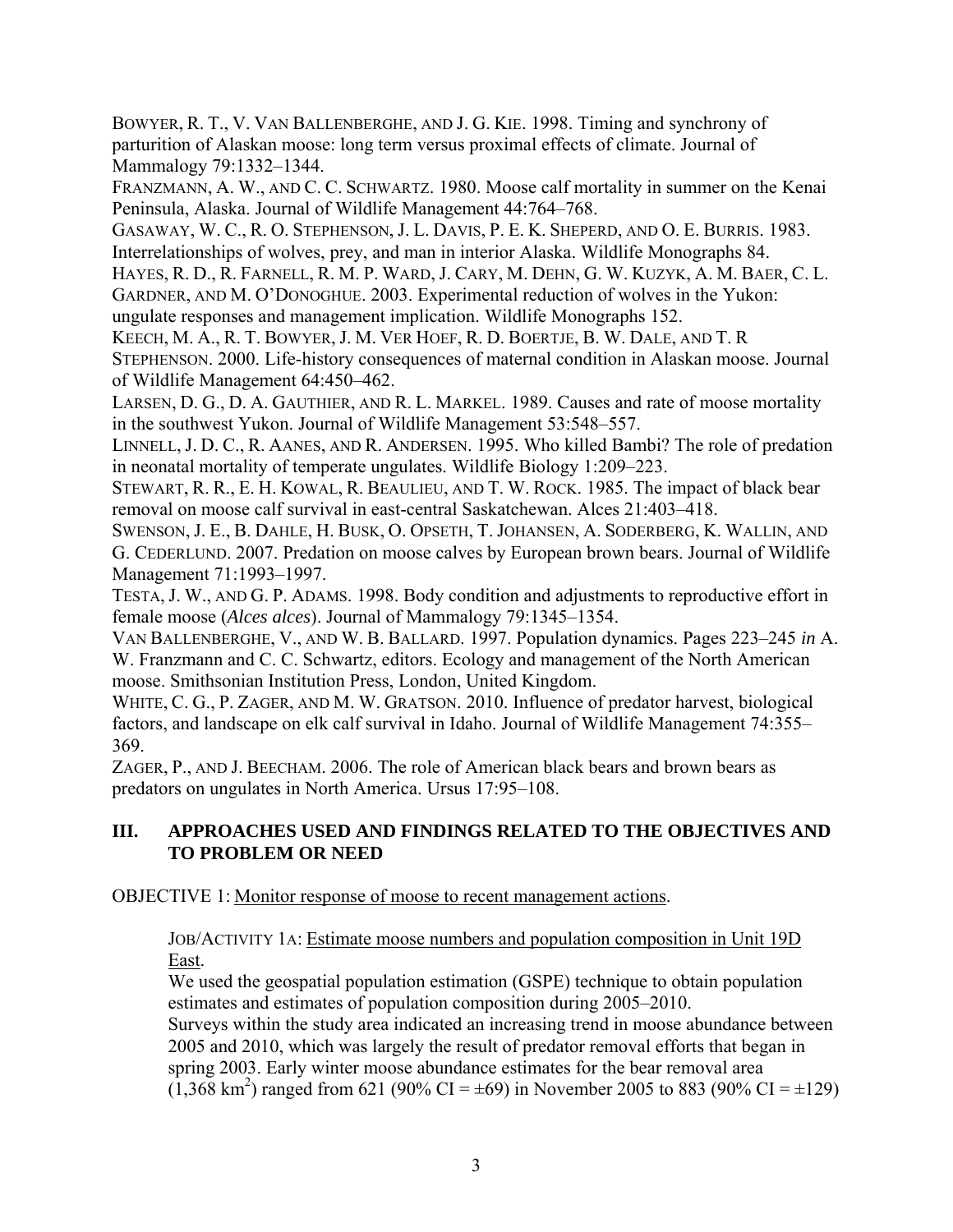in November 2007. Early winter moose abundance estimates for a larger area  $(2,896 \text{ km}^2)$ including and surrounding the bear removal area ranged from 1,308 (90% CI =  $\pm$ 174) in November 2006 to 1,820 (90% CI =  $\pm$ 323) in November 2009 (Table 2). Early winter calf:cow ratios in these survey areas ranged from 38 to 58 calves:100 cows and were higher than in years prior to predator removals (<2003). Bull:cow ratios were also relatively high in these survey areas during the duration of this study, likely the result of the combined effects of predator reductions and a partial hunting closure in the study area.

#### JOB/ACTIVITY 1B: Determine primary causes of mortality of moose calves.

During 2005, 2006, 2007, and 2010 we captured and radiocollared  $\geq 50$  newborn moose annually within the study area. Calves were monitored with daily radiotracking flights for approximately 3 weeks following capture, after which tracking intervals gradually increased. During capture calves were weighed to compare their nutritional status with moose calves captured during previous years in the study area as well as from other areas of the state. Death sites were inspected as soon as practical to determine cause of death. During this study, annual survival rates for radiocollared moose calves ranged from 63% for the 2006 cohort to 35% for the 2007 cohort, and was higher than the period prior to predator removals. Most calf mortality occurred within 60 days of birth, and summer survival was generally much lower than winter survival. Combined predation by black bears, brown bears, and wolves accounted for most mortality of moose calves during the summer and fall of all years. During winter, nonpredation deaths accounted for most calf mortality and calf survival was negatively influenced by snow depth. In addition to predator removals and snow depth, variables of individual condition including number of siblings and birth weight also significantly influenced calf survival.

Despite increases in nonpredation mortalities following predator removals, predators were still the primary sources of mortality for radiocollared calves during this study (2005–2010). Although, nonpredation sources of mortality increased following predator removals, these increases did little offset increases in survival attributable to predator removals, which indicated predation mortality was largely additive.

#### JOB/ACTIVITY 1C: Determine condition, movements, and mortality rates of yearling moose.

We captured 15 female short yearling (10-month-old calves) moose in late March during each year of this study (16 captured in 2009). Short yearlings were weighed to compare their nutritional status with short yearlings captured elsewhere in the state. We also deployed radio collars on all short yearlings captured during 2008–2010, 9 captured in 2005, and 11 captured in 2006. Collars were not deployed in 2007. We monitored short-yearlings at least monthly for 14 months following capture to determine yearling movements and mortality rates.

Weights of short-yearling female moose ranged from 160.7 kg in 2009 to 185.3 kg in 2007. These weights fall between the values for moose populations with poor nutritional status (e.g., 155 kg, northcentral Unit 20A) and those with high nutritional status (e.g., 204 kg, Denali National Park, Unit 20C).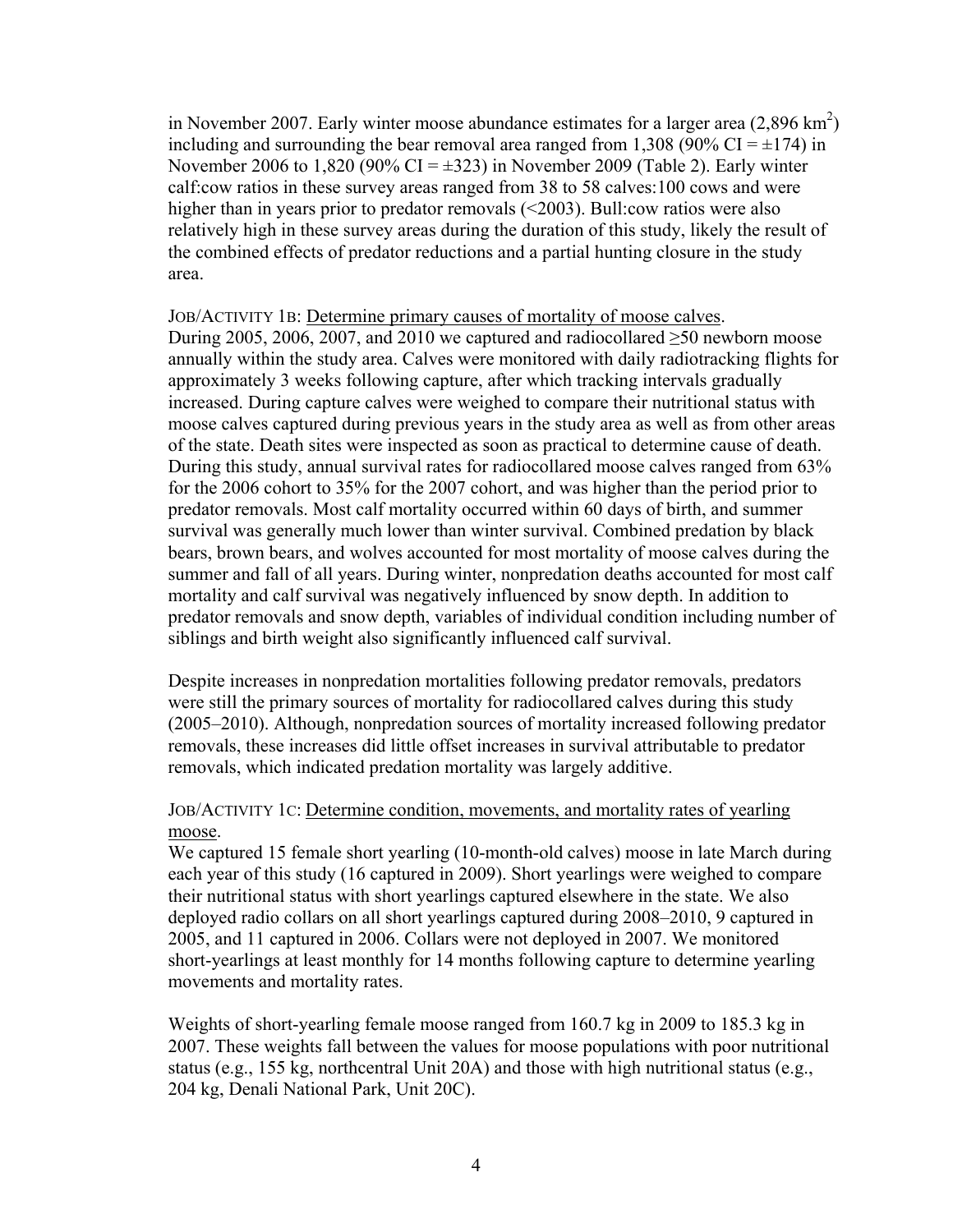Annual survival rates for radiocollared yearling moose (hunting mortality removed) ranged from 96% for the 2005 cohort to 83% for the 2009 cohort, and were higher than in years prior to predator removals. Yearling mortalities occurred throughout the year; however, more deaths occurred during summer and fall than winter. Unlike moose calves, snow depth apparently had little effect on survival of radiocollared yearling moose. We observed yearling mortalities from wolves, hunting, and unknown causes; however, predation by wolves accounted for most mortality of radiocollared yearling moose.

Radiocollared yearling moose within and around the study area were essentially resident. We did not observe any discernible large-scale migratory pattern from the monthly location flights.

#### JOB/ACTIVITY 1D: Determine twinning rates and reproductive indices of moose in Unit 19D East.

To determine twinning rates and reproductive indices of moose we monitored radiocollared adult (>2 years of age) moose daily in May and early June in order to detect newborn calves. We also recorded observations of twin and single calves of uncollared females during May and June flights to determine twinning rates for uncollared females. Radiocollared adult females were either captured as adults during federal aid project 1.52, or had been captured as yearlings and had survived to the adult age class.

Annual twinning rates for radiocollared female moose  $\geq$ 3 years old ranged 33–55% during 2006–2010 and were similar to those for uncollared females. These twinning rates fall between the values reported for moose populations with poor nutritional status (e.g., 7%, northcentral Unit 20A) and those with high nutritional status (e.g., 64%, Yukon Flats Unit 25D). Average weights of sampled calves estimated to be  $\leq$ 3 days old at capture ranged 16.0 kg during spring 2006 to 17.6 kg during spring 2010, similar to other studies across Alaska.

#### JOB/ACTIVITY 1E: Monitor collared adult and yearling moose for survival and movement information.

We monitored radiocollared adult and yearling moose on a monthly basis to determine survival and movements. We accessed mortality sites as soon as practical after detection, generally within 1 week to determine causes of death.

Annual survival rates observed for radiocollared adult  $(\geq 2)$  years of age) moose ranged from 96% for the 2008 cohort to 98% for the 2005, 2007, and 2009 cohorts. These rates were high and likely resulted in part from the age structure of the radiocollared sample, which contained a disproportionate number of prime aged (2- to 7-year-old) moose relative to the overall population. However, results of modeling analysis that accounts for such covariate information indicated adult survival was higher following predator removals than prior to removals, despite the change in age structure of the sample population.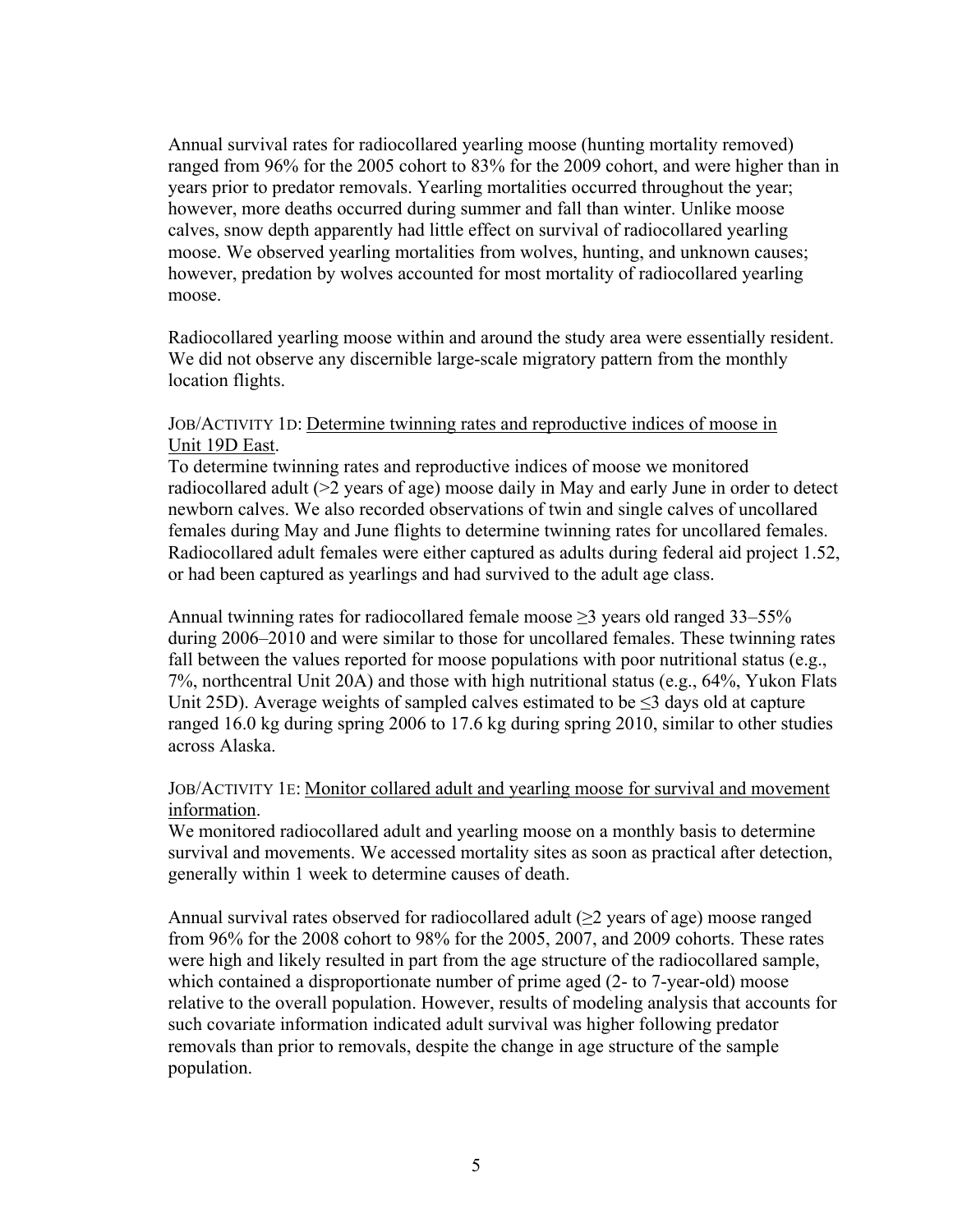Most adult mortalities we observed were from nonpredation causes, however, we also observed adult mortalities from wolves and illegal take. Survival of adult females was not influenced by snow depth.

Radiocollared adult female moose within and around the study area were essentially resident moose. We did not observe any discernible large-scale migratory pattern from the monthly location flights.

#### OBJECTIVE 2: Characterize winter moose browse in Unit 19D East, with emphasis on the intensive study area.

Browse surveys were conducted in the study area during March 2009 using browse biomass removal techniques. A total of 42 plots (278 plants) were sampled using a helicopter to access 15 systematically selected floodplain-willow bar plots adjacent to the Kuskokwim River and 27 randomly chosen plots off the river. Randomly selected plots were based on selection of geospatial survey units.

Overall mean biomass removal for 2009 was 40.5% (95% CI: 33.2–47.1%). Browse biomass removal was 37.8% in randomly selected sites and 41.9% in high-use wintering sites. This indicates a substantial increase in browse removal compared to 2003 and is consistent with the population increase in the study area.

# OBJECTIVE 3: Estimate wolf numbers in Unit 19D East with emphasis on the intensive study area.

We conducted surveys to estimate wolf density during March 2006 and March 2009 in the study area. Surveys were conducted several days following a fresh snowfall (<8 days) and we used 3–4 small aircraft flown by pilots experienced at snow-tracking wolves. We generally searched using parallel transects, with increased effort along likely wolf travel routes. We followed wolf tracks until we sighted the wolves or until the tracks were lost. If we did not observe wolves or if they were obscured by cover, we estimated wolf numbers from tracks where individuals traveled separate paths. To estimate population size, we totaled the number of wolves believed to occupy territories primarily within the survey area plus 50% of wolves believed to occupy territories substantially overlapping survey area boundaries.

We estimated 1.3 wolves/1,000 km<sup>2</sup> ( $n = 11$  wolves) in the 8,314 km<sup>2</sup> wolf control zone during March 2006. During March 2009 we estimated 1.9 wolves/1,000 km<sup>2</sup> ( $n = 16$  wolves) in the 8,314 km<sup>2</sup> wolf control zone. These surveys indicate the wolf population within the wolf control zone (which encompasses the study area) declined as much as 75% following wolf removals.

## OBJECTIVE 4: Estimate black bear numbers in the intensive study area.

We used mark–resight techniques to estimate the abundance of independent black bears (all bear except dependent cubs) in the bear removal portion of our study area during May 2007 and May 2010. To premark individuals in our population, we captured and radiocollared 53 bears. For the 2007 survey, we partitioned the bear removal area into 5 sections, each approximately  $275 \text{ km}^2$ , and searched all sections daily 1–8 May. For the 2010 survey, the survey area was partitioned into 4 sections (each approximately  $342 \text{ km}^2$ ) and we searched all sections daily 5–12 May. We used small aircraft (Piper PA-18, Piper Aircraft Corporation, Lock Haven, PA, or Bellanca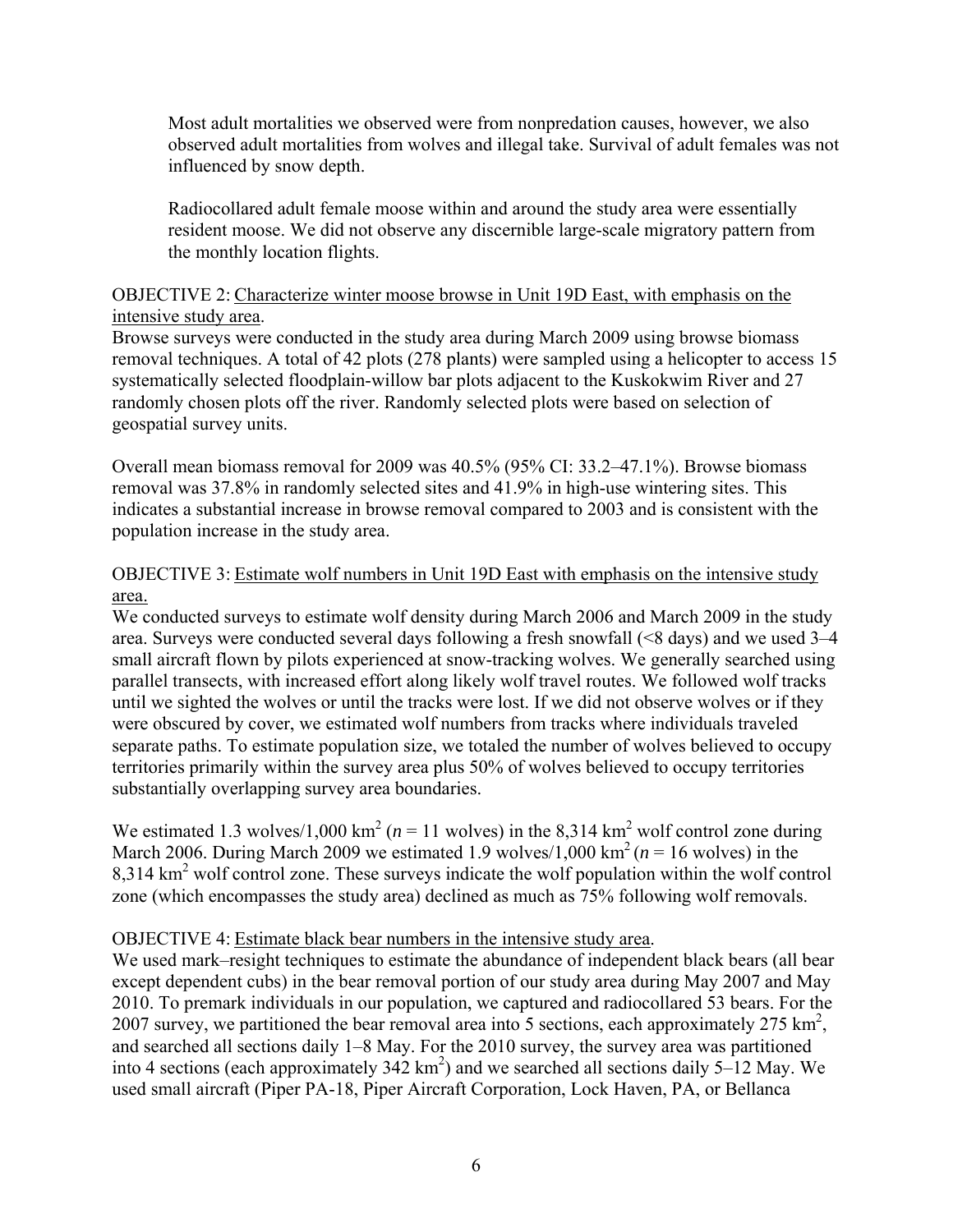8GCBC, American Champion Aircraft Corporation, Rochester, WI) flown at a search intensity of approximately  $1.2 \text{ min/km}^2$  to search for bears.

We estimated 70 ( $SE = 6.9$ ) independent black bears used the bear removal area during our 2007 survey (27% fewer than the 2003 estimate prior to bear removals). By 2010, the black bear population had completely recovered from the 2003 and 2004 removal efforts; we estimated 123  $(SE = 16.6)$  independent black bears used EMMA during our 2010 survey. These postremoval population estimates indicate a relatively rapid (6 year) population recovery of black bears in the bear removal area following a drastic reduction in population.

OBJECTIVE 5: Analyze hair and tissue samples for species, sex, and age information. We collected samples of suspected predator hairs at mortality sites of radiocollared moose calves while investigating causes of death. Hairs were typically collected from branches, rough bark, or understory vegetation at the mortality site or on immediately adjacent  $(\leq 25 \text{ m})$  travel paths. We placed hair samples in paper envelopes and stored samples in cool dry conditions. We sent samples to the University of Idaho for species, sex (bears only), and individual-specific DNA analysis.

Most samples provided adequate DNA for identification of species (wolves, black and brown bears were identified) and approximately 65% of samples identified as bears provided sex identification. Roughly similar numbers of male and female bears were identified, indicating both sexes of both species of bears are likely effective predators of moose calves.

OBJECTIVE 6: Review literature, write annual progress reports, write final project report, and publish results in peer reviewed journals.

During times when little fieldwork occurred, literature was reviewed, data was analyzed, and reports, presentations, and papers for publication in peer-reviewed journals were prepared.

See section VII.

## **IV. MANAGEMENT IMPLICATIONS**

Removing moose predators in the McGrath area resulted in significant growth of the moose population. This growth resulted from increases in survival of all age classes of moose following removal of predators. Removal of primarily black bears, and to a lesser degree, wolves, resulted in increased summer and fall survival of moose calves. Removal of wolves resulted in increased summer and fall survival of yearling moose. Removal of wolves resulted in increased annual survival of adult female moose. We did not observe a benefit of predator removals to calves or yearlings during winter. However, winter calf survival was strongly and negatively influenced by deep snows. We observed no effect of snow depth on survival of yearling or adult moose. We did observe a significant increase in nonpredation mortalities following removals of predators, indicating some component of observed predation mortality on calves is compensatory. However, increases in nonpredation calf deaths did little to offset increases in survival following removals, indicating most calf mortality was additive. We observed the complete numerical recovery of the black bear population in the bear removal area within 6 years after a 96% population reduction. This illustrates the resilience of black bear populations to exploitation when harvests/removals occur in localized areas surrounded by unexploited habitat. We also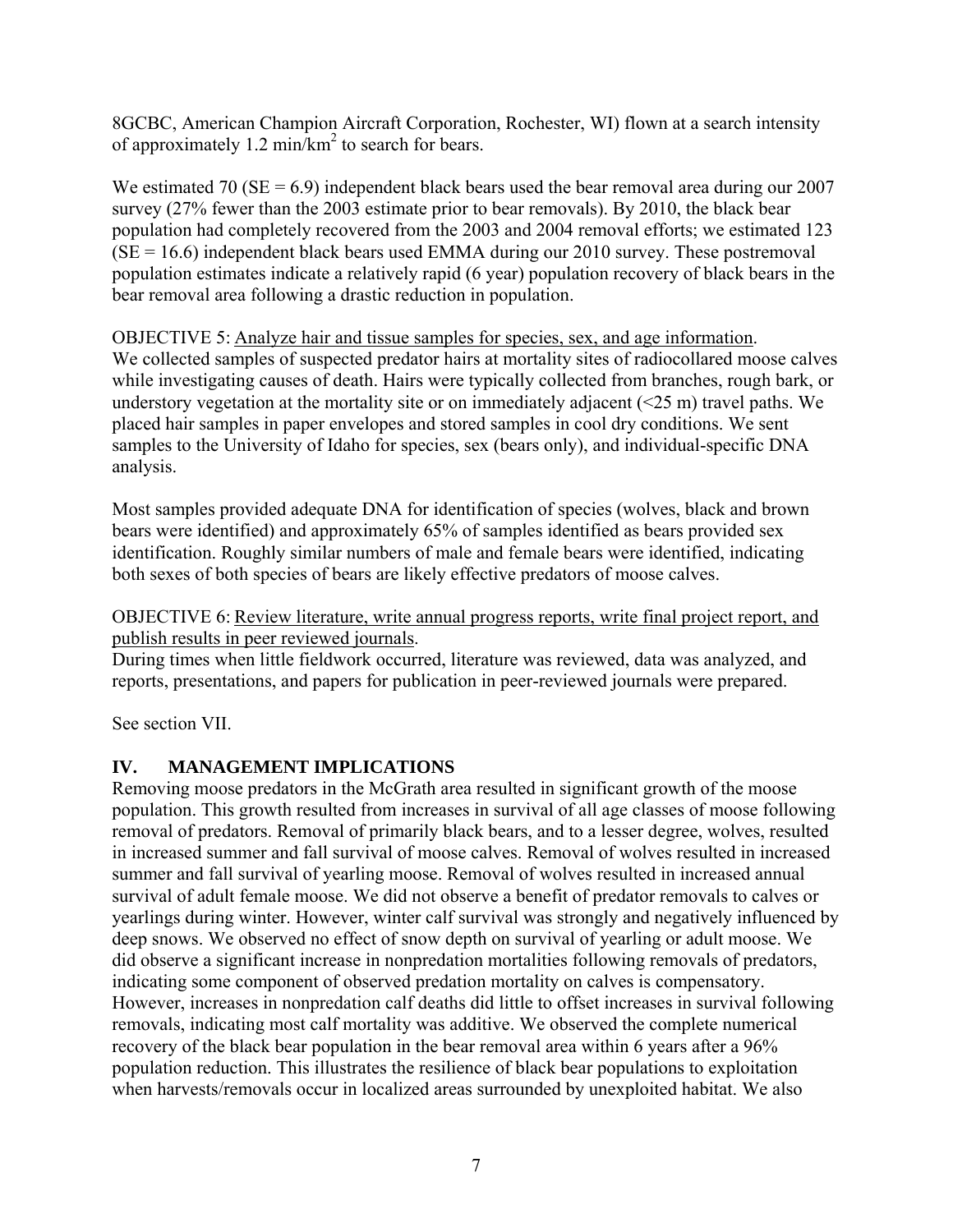concluded that male and female bears preyed on calves at similar rates; thus, both sexes of bears were effective calf predators.

This is a thorough study where 3 predators were treated to successfully increase moose survival and numbers. Given results of this and previous studies, wildlife managers and policymakers may expect similar results from predator treatment programs elsewhere, but use less costly and less thorough study designs. Managers, especially in multi-predator systems, should recognize that a substantial suite of covariates and confounding effects may complicate program results. Consequently, managers should be prepared to adapt study designs as well as treatment methods to increase the likelihood of program success and understanding. To accomplish this, we recommend managers implement programs that include collecting comparative data on 1) the relative abundance and harvest of moose and predators, 2) basic information on moose nutritional status and population composition, 3) the frequency of deep snowfall winters, and 4) the relative effects of different predators on moose survival, because the effects vary considerably among study areas.

# **V. SUMMARY OF WORK COMPLETED ON JOBS IDENTIFIED IN ANNUAL PLAN**

JOB/ACTIVITY 6: Literature review, Data Analysis, Reporting Writing, and Publication of Results KEECH, M. A. 2012 (*In prep*). Response of moose and their predators to wolf reduction and short-term bear removal in a portion of Unit 19D. Alaska Department of Fish and Game, Final Wildlife Research Report, ADF&G/DWC/WRR 2012, Project 1.62, Juneau, Alaska. (submitted final to HQ 9 August 2012).

KEECH, M. A., T. A. BOUDREAU, R. D. BOERTJE, AND B. D. TARAS. *In Review*. Importance of male versus female black bears as predators of moose calves. (submitted to *Wildlife Society Bulletin*, July 2012).

KEECH, M. A., M. S. LINDBERG, R. D. BOERTJE, P. VALKENBURG, B. D. TARAS, T. A. BOUDREAU, AND K. B. BECKMEN. 2011. Effects of predator treatments, individual traits, and environment on moose survival in Alaska. Journal of Wildlife Management 75:1361–1380*.* 

KEECH, M. A., B. D. TARAS, T. A. BOUDREAU, AND R. D. BOERTJE. *In Review*. Black bear population reduction and recovery in western Interior Alaska. (submitted to *Wildlife Society Bulletin*, June 2012).

# **VI. PUBLICATIONS**

BOERTJE, R. D., M. A. KEECH, AND T. F. PARAGI. 2010. Science and values influencing predator control for Alaska moose management. Journal of Wildlife Management 74:917–928. BOERTJE, R. D., M. A. KEECH, D. D. YOUNG, K. A. KELLIE, AND C. T. SEATON. 2009. Managing for elevated yield of moose in Interior Alaska. Journal of Wildlife Management 73:314–327. BOERTJE, R. D., K. A. KELLIE, C. T. SEATON, M. A. KEECH, D. D. YOUNG, B. W. DALE, L. G. ADAMS, AND A. R. ADERMAN. 2007. Ranking Alaska moose nutrition: signals to begin liberal antlerless harvest. Journal of Wildlife Management 71:1494–1506.

KEECH, M. A. 2012 (*In prep)*. Response of moose and their predators to wolf reduction and short-term bear removal in a portion of Unit 19D. Alaska Department of Fish and Game, Final Wildlife Research Report, ADF&G/DWC/WTR 2012, Project 1.62, Juneau, Alaska. (submitted to HQ 9 August 2012)